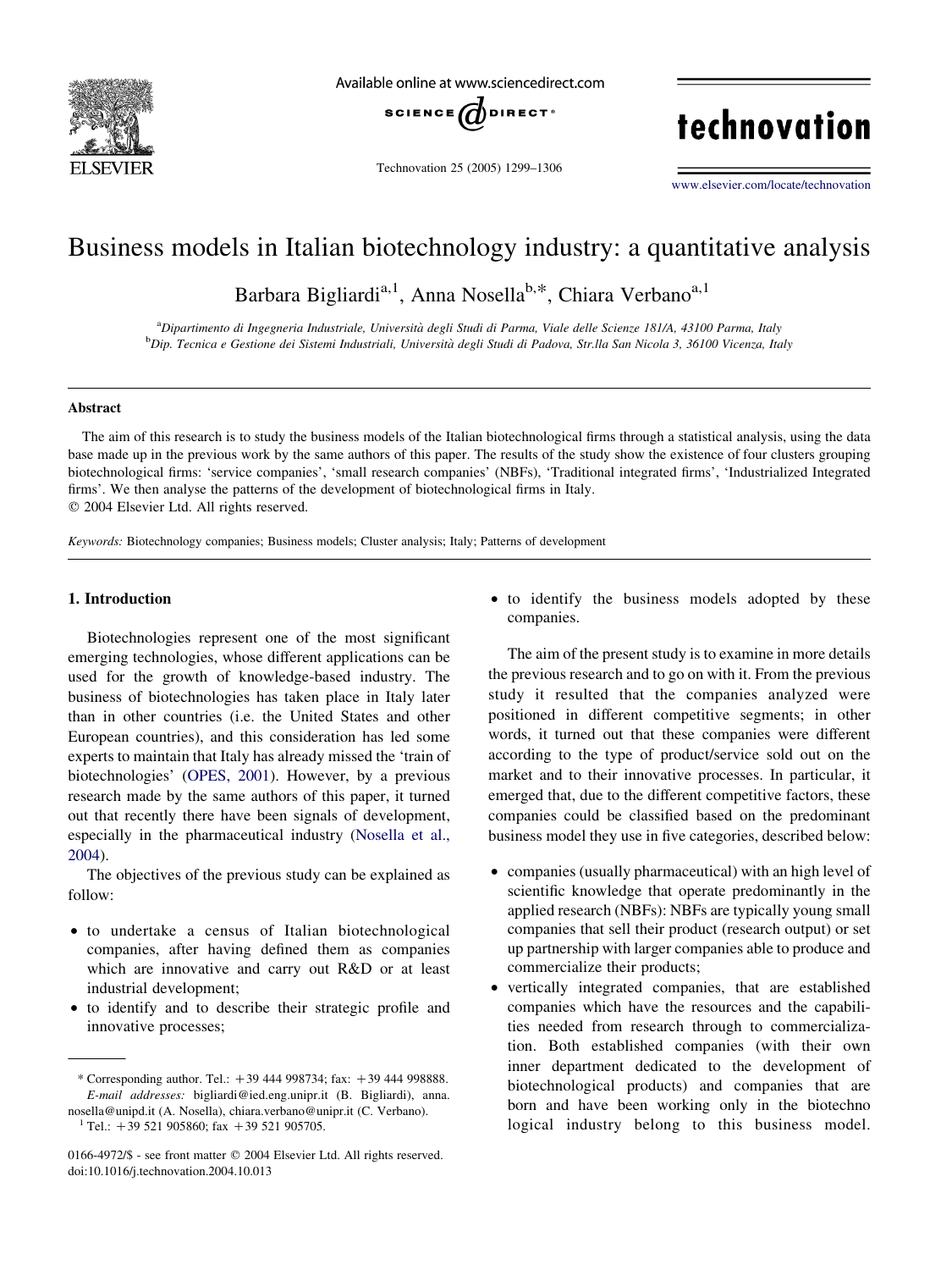These companies not only develop new products/processes internally, but also establish permanent collaborative relationships with other companies such as small research firms, with the purpose to share the risk of the failure on various projects and, most of all, to widen their own knowledge base;

- companies whose major areas of business are industrial development, production and commercialization: they are generally manufacturing companies that 'buy research' carried out by other companies, usually by the small firms previously mentioned. The number of these companies (prevalently operating in pharmaceutical industry), is quite small. The challenges that these companies have to face with are, generally, further improvements of the production processes (in order to obtain higher standards of quality), and the manufacture of products in the respect of strict technical safetyoriented specifications, established by regulatory Bodies ([Pisano and Wheelwright, 1995\)](#page--1-0);
- companies that produce and sell services, that are companies of recent constitution that provide research (e.g. chemical synthesis, cloning and sequencing) to other companies. Generally, the capital required to start up this type of entrepreneurial mission is lower than the capital required by other companies previously described;
- † integrated companies that sell their products to other companies: these are firms focused on the use of biotechnologies in the development of production processes (e.g. production of monoclonal antibodies, cells and proteins), often in collaboration with the customer, and that end their role with the supply of the product ([Cockburn et al., 1999\)](#page--1-0). In Italy, this type of business has not yet been adopted by a large number of companies, due to the fact that biotechnologies have been applied prevalently in research processes rather than in the new product development.

The five categories described above resulted by a close review of the literature and, additionally, by an empirical survey. In particular, the hypothesis on the first four models arose for the most part by the analysis of the data collected, while for the fifth category it is resulted of more valuable the review of the actual literature. For this reason, it is not possible, with the data available up to now, to state some hypotheses on the fifth category; therefore, it will be the object of further study.

The aim of the present work is to study in depth and to verify the results regarding the four emergent business models through a statistical analysis, using the database made up in the previous work by the same authors. Specifically, the objective of this research is, first, to verify the existence of clusters of companies with similar characteristics, that are internally homogeneous groups (but heterogeneous among them). These clusters will be then compared with the four models in order to check for consistency with our previous work and the emerging literature.

If the results will confirm these hypothesis, it will represent a statistical evidence of the existence of these four business models, and the next step of the research will be the analysis of a single representative case, with the purpose to specify and outline in depth the features of each model.

#### 2. The context

The present study has analyzed the Italian companies that develop new biotechnological application in order to obtain new products/processes or to improve the existing ones (e.g. fermentation, DNA recombination techniques, etc.).

According to the Organisation for Economic Cooperation and Development [\(OECD, 1989](#page--1-0)), biotechnology consists in the use of scientific and engineering principles (based on microbiology, genetic, biochemistry, chemical and biochemical engineering) to transform materials using biological agents, (such as micro organism, enzymes, animal or vegetable cells), with the purpose to obtain products and services.

OECD, in order to make more understandable the different employments of biotechnologies, has classified it into three categories:

- † classic biotechnologies: age-old biotechnologies, such as fermentation;
- recent biotechnologies, asserted after the industrial revolution: this type of biotechnology has allowed to obtain vaccines, enzymes and hybrids;
- new biotechnologies, well-established after 1970, principally because of the discovery of techniques such as DNA recombination and cellular fusion.

The recent discovery related to genetic engineering can be considered the 'propelling element' that has greatly increased and spread the possible uses of biotechnologies. In fact, the industries in which these technologies are at present developed are numerous and they mainly take in healthcare, agriculture and zootechny, feeding, fine chemistry, environment, instrumentation (see website: [www.assobiotec.it](http://www.assobiotec.it); [Spalla, 1996; Alberghina and Cernia,](#page--1-0) [1996; Nosella et al., 2004](#page--1-0)).

The United States have been the pioneer country in the development of the new biotechnologies: in this country in fact, since the beginning of the 1980s, a network of small biotechnological firms (named NBFs), developing industrial applications out of genetic engineering started up. NBFs are small research firms interested, for example, in protein production, discovery of a new drug or in the supplier of some services. Usually, they are not able to complete the whole innovative path, and for this reason they create buyer-supplier relationships with larger firms, characterized by a consolidated presence into the industry (the so called